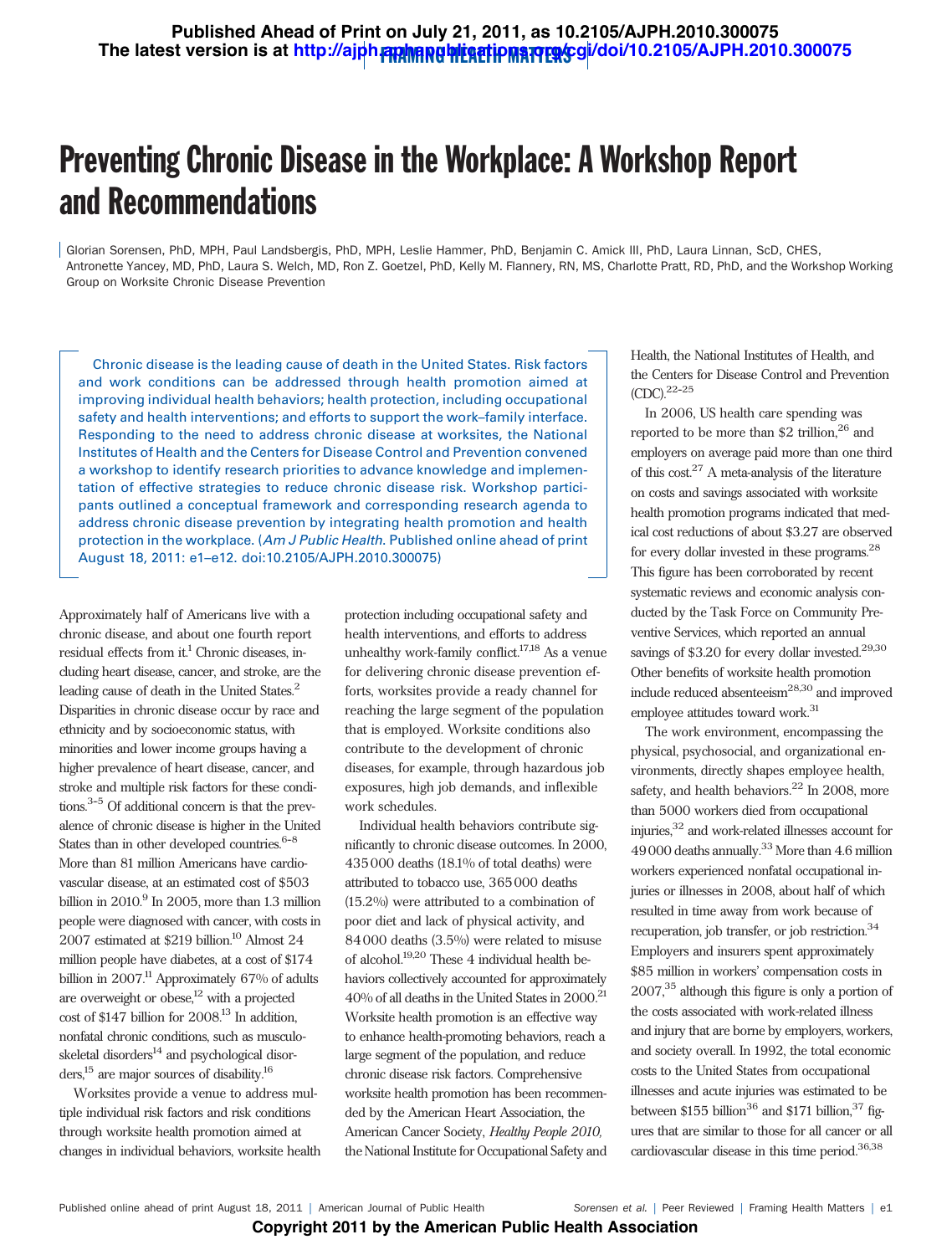Worksite health protection initiatives include efforts to improve occupational safety and health, address organizational factors at work that influence worker health, and support work-life balance. Compliance with safety and health standards was mandated by the passage of the Occupational Safety and Health Act of 1970. Occupational Safety and Health Act rules, such as those pertaining to cotton dust, inorganic lead, and blood-borne pathogens, have resulted in reduced exposures and illnesses.39 Efforts by government, labor, management, and health professionals have also led to reductions in exposure to biomechanical risk factors at work that contribute to work-related musculoskeletal disorders, the most common category of occupational disease reported to the Occupational Safety and Health Administration.<sup>14</sup> Labor-management health and safety committees and workers' compensation insurers have reported that the Occupational Safety and Health Administration's support of prevention through regulation and training have contributed to the prevention of work-related injuries and illnesses.40 Worksite initiatives can possibly redress sources of stress at work, including inflexible work schedules, low job control, and excessive job demands,  $41,42$ that lead to negative health outcomes for employees and their families.

Integrating health behavior change programs with work environment changes may be synergistic and enhance their effectiveness.  $22,43$  Beyond using the worksite as a platform to promote changes in individual health behaviors, such as smoking, dietary intake, physical activity, and weight control, a more integrated approach recognizes that the workplace acts as both an accelerator and a preventer of chronic disease and is a key determinant of individual health behaviors through physical, social, organizational and psychosocial mechanisms. Simply stated, workers may perceive changes in their individual health behaviors to be futile in the face of significant occupational exposures that have considerable bearing on their health. Conversely, management and labor efforts to create a healthy work environment may contribute to workers' motivations to modify their personal health behaviors, and they may foster a climate of trust that supports workers' receptivity to their employer's messages regarding individual health behavior change. $44-46$ This principle of integrating worksite health

protection with worksite health promotion was recently endorsed by the American Heart Association for cardiovascular health promotion.47

The National Heart, Lung, and Blood Institute; the National Institute of Occupational Safety and Health; the CDC; the National Institute for Child Health and Human Development; and the National Cancer Institute convened a workshop to identify research needed to develop effective programs to reduce chronic disease risk and to support worker and family health by effectively promoting healthy and safe individual behaviors; reducing physical, psychosocial, and organizational risks at the worksite; and promoting work-life balance. The workshop, held May 21 and 22, 2009, was cochaired by Barbara Israel, professor of health behavior and health education in the School of Public Health, University of Michigan, and Glorian Sorensen, professor of society, human development and health at the Harvard School of Public Health. The panel, selected by the workshop sponsors to reflect a range of perspectives on chronic disease prevention in the workplace, consisted of specialists in epidemiology, sociology, occupational and preventive medicine, organizational psychology, occupational health psychology, health education and health behavior, environmental and occupational health, economics, exercise physiology, ergonomics, pediatrics, and human development. Their interests were varied and included individual behavior and organizational change research, family and community health research, public policy,

intervention design and evaluation, translation and outcomes research, participatory action research, and health disparities (roster available as a supplement to the online version of this article at http://www.ajph.org.).

The workshop objective was to develop a comprehensive and coordinated research plan to build the evidence base for effective chronic disease prevention for working adults and their families through worksite interventions. To achieve this objective, the workshop had 3 main informational sessions: promoting individual behavior change, changing the work environment (physical, psychosocial, and organizational), and intervening to influence the work-family community interface. Each session was guided by 8 areas of discussion: research strategy, current state of the science, conceptual models, research design, practices and policies, cost-effectiveness, barriers, and specific populations. We present 3 parallel worksite approaches to preventing chronic disease––promoting individual behavior change, changing the work environment, and addressing work-family community interface-and explore opportunities for coordination and integration of these approaches.

### CONCEPTUAL FRAMEWORK

The workshop discussions were guided by a conceptual framework (Figure 1). The 3 intervention targets that were the workshop's focus are individual health behaviors, the work environment, and impacts on the work, family,



FIGURE 1—Conceptual model illustrating the 3 intervention targets and opportunities for collaboration, integration, and synergy: Workshop on Worksite Chronic Disease Prevention, Bethesda, MD, May 21–22, 2009.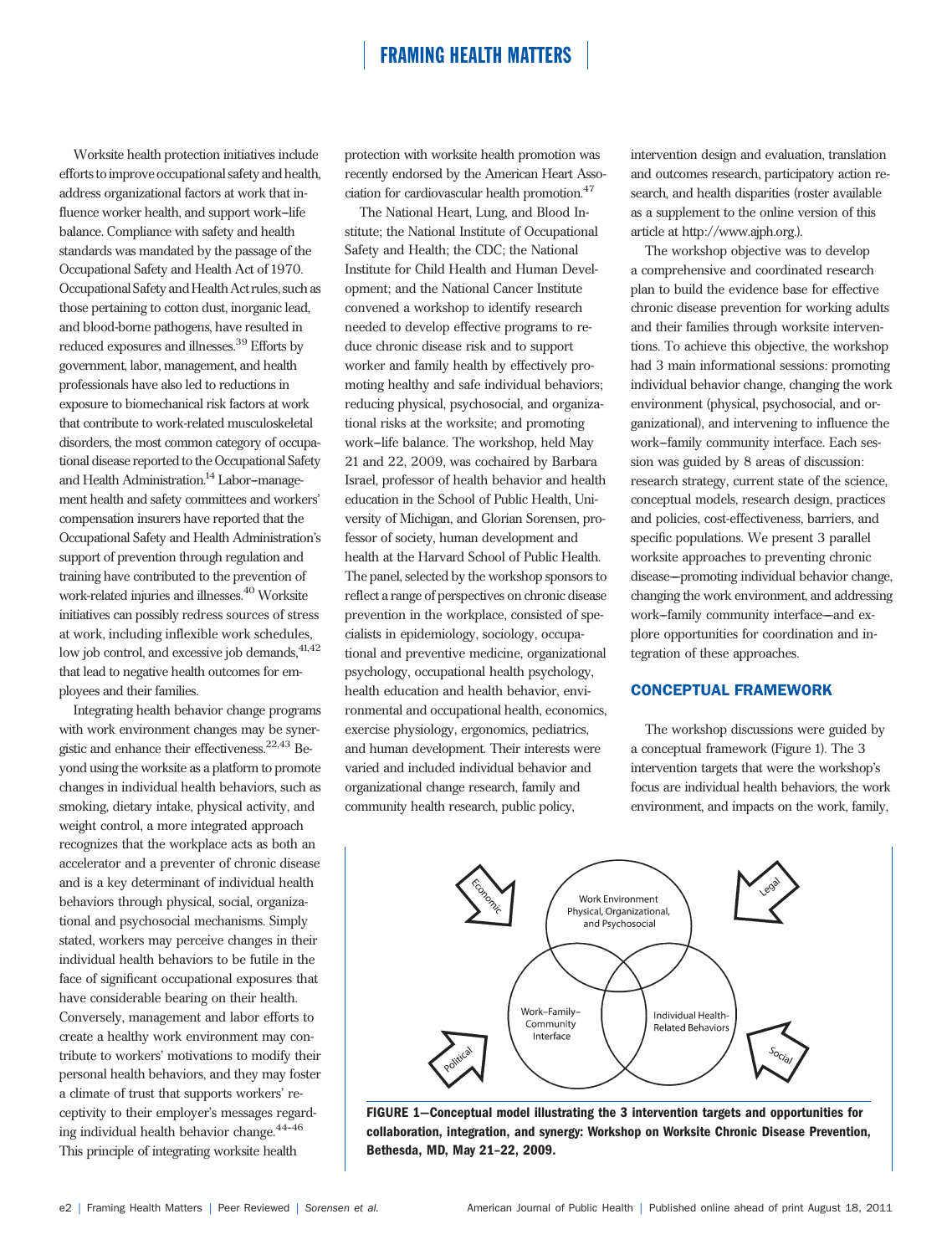and community interface. A focus on individual health behaviors, such as smoking, dietary patterns, physical activity, and weight control, may occur by itself or as part of a multiple risk-factor approach, and the workplace is typically used as a platform for program delivery; changes in the work environment may be implemented to support health behavior changes. Components of the work environment that may influence worker and family health include worksite culture; organizational policies and practices; hazardous chemical, physical, and biological exposures; psychological job demands; job control; work schedule and control over work time; work-related rewards; organizational justice; work norms and social support; and union status. Additional attention must be paid to the impact of the interrelated work, family, and broader community systems, given the importance of psychological and behavioral spillover and crossover between work and family lives. The conceptual model also acknowledged the roles of economic, legal, political, and social factors, which may influence worker health, job insecurity, access to health insurance, and worker and family stress.18 Opportunities for collaboration, integration, and synergy occur at the overlap of the 3 intervention targets, thereby strengthening the potential impact of chronic disease prevention in the workplace.

### PROMOTING INDIVIDUAL HEALTH BEHAVIOR CHANGE

Workshop participants referred to the Healthy People 2010 objectives for a definition of comprehensive worksite health promotion, which includes several core components: health education programs, a supportive social and physical environment, integrated programs (e.g., budget, staffing, resources), screening (including treatment and follow-up as needed), and links to other assistance programs.<sup>25</sup> Worksite health promotion programs also include a needs assessment, individualized health messages, encouragement of self-care, use of incentives, social support, and sufficient duration to enhance implementation and maintenance.<sup>48</sup> Through Healthy People 2010, the CDC has recommended that at least 75% of worksites offer a comprehensive worksite health promotion program.49 The most recent National Worksite Health Promotion Survey found, however, that

only 7% of worksites do so.<sup>50</sup> Although larger worksites are less numerous than smaller ones,<sup>51</sup> worksites with 750 or more employees were more than 6 times as likely to offer comprehensive worksite programs than those with 50 to 99 employees.50 Larger worksites also offered more variety in programs such as physical activity, tobacco, fitness and nutrition, and screening services than did smaller worksites.<sup>50</sup>

Barriers to worksite program implementation include low employee participation, lack of employee interest, limited staff resources, cost, misalignment of incentives among different stakeholders, and insufficient management support.50,52 Workshop participants discussed strategies for increasing employee participation, including peer and management support and incentives, as well as for implementing and maintaining a respectful partnership with stakeholders (e.g., employees and their families, labor, management, health professionals, insurance companies, government agencies).

Physical activity provides a useful example of a health behavior that can be effectively influenced through multilevel worksite health promotion. Only about 32% of US adults have reported engaging in regular leisure-time physical activity, with even lower rates among ethnic minority, lowincome, and other underserved populations<sup>53</sup>; rates are also lower when activity is objectively monitored.<sup>54</sup> Several studies have demonstrated the potential impact of brief, socially obligatory structured group exercise breaks on paid time.<sup>55-58</sup> Future studies may explore the use of physical activity breaks in increasing participation in physical activity and enhancing sustainability, as well as identifying the organizational benefits of exercise for injury prevention. $59-63$ 

Participants discussed the challenge of sustaining health promotion programs after implementation and of the tendency of some programs to devolve from evidence-based models over time. A framework for implementing, sustaining, and evaluating effective programs, such as the reach, effectiveness, adoption, implementation, and maintenance (RE-AIM) model, can be a helpful guide for program planning and evaluation. The RE-AIM framework addresses both employee and organizational interventions by considering the reach and representativeness of comprehensive worksite health promotion programs, as well as their efficacy, adoption, implementation, and maintenance.  $64,65$ 

Workshop participants discussed the need for ongoing research to identify characteristics of successful programs, including research using in-depth, mixed-method, and comparative case studies.<sup>66</sup> For example, research examining the extent to which worksite health promotion efforts may contribute simultaneously or sequentially to multiple health behavior changes, and the extent to which 1 health behavior change may serve as a gateway to other health behavior changes (e.g., increases in physical activity may spark and support changes in dietary patterns) may be useful. Future research may also test methods of intervention with highrisk employees (e.g., overweight or obese employees) via stepped-care approaches or other methods tailored to diverse populations on the basis of race or ethnicity, age, health status, and other key characteristics. Process evaluation methods may be used to examine program impacts on subpopulations when studies have adequate power for key subgroup analyses. Formative research is needed to understand factors associated with low participation rates among both employees and employers<sup>67</sup> and the role of key social influences on employee participation, such as from family members, management and supervisors, and union representatives. Specific research is also needed to identify best practices for health promotion in small businesses.<sup>68</sup>

Workshop participants stressed the need to identify the level and intensity of intervention exposure needed for optimal efficacy and to differentiate which intervention components contribute the most to behavior changes. This information is also important in determining favorable cost--benefit ratios and returns on investment. $69-71$  The economic rationale behind health promotion interventions is particularly important because of the need to convince program sponsors to initiate and maintain such programs.72 Future research should consider, for example, the relevance of health promotion programs to employers with fully insured health plans versus self-insured plans and the role of behavioral economics in chronic disease prevention.<sup>73-75</sup>

### PROMOTING CHANGES IN THE WORK ENVIRONMENT

The physical, psychosocial, and organizational work environments are important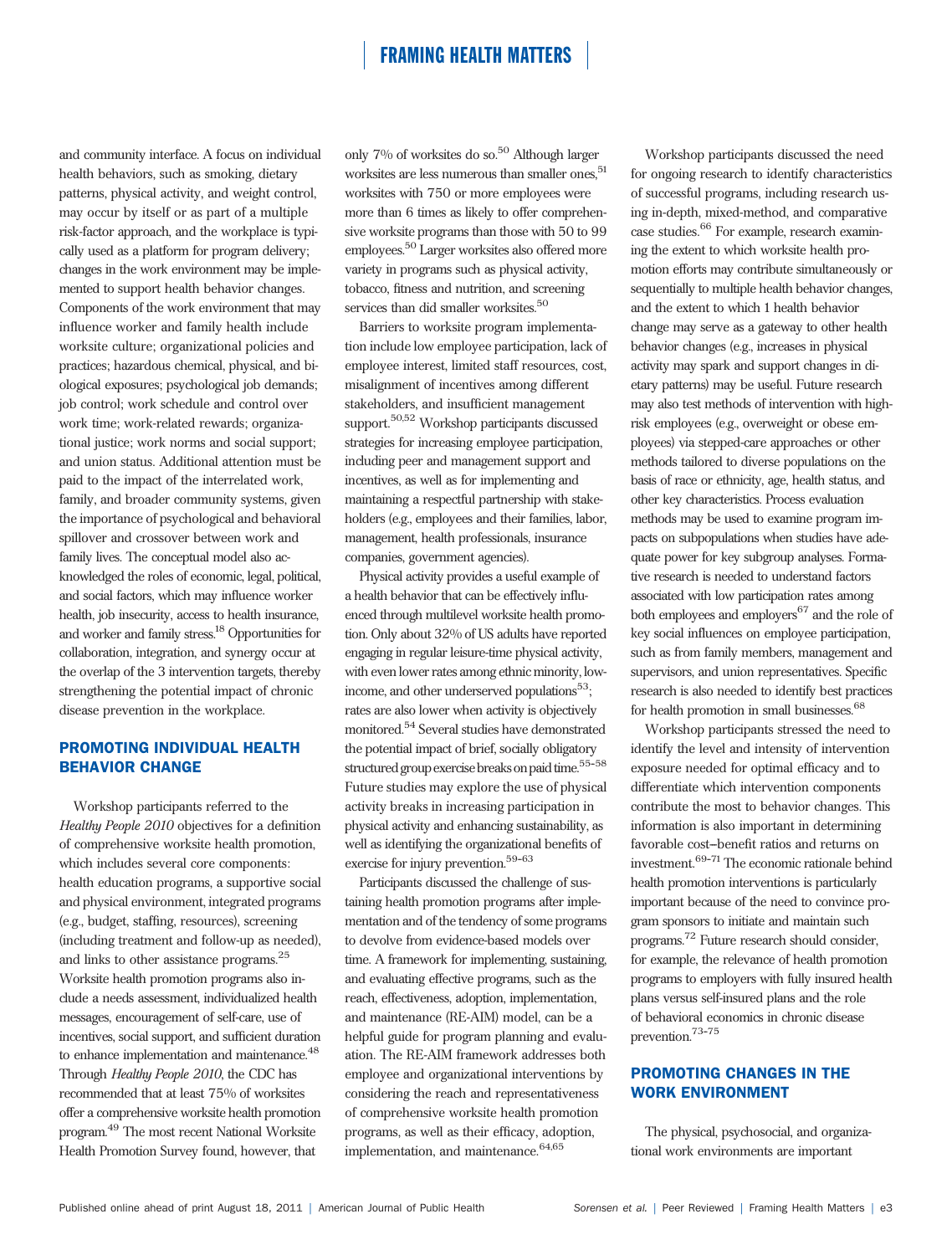contributors to chronic disease. Cancer is the leading cause of workplace fatalities worldwide and accounts for about one third of all workplace fatalities.<sup>76</sup> The World Health Organization and others have estimated that 8% to 16% of all cancers are caused by preventable exposures to workplace hazards.<sup>76,77</sup> Shift work may also lead to increased cancer risk.78 Risk factors for cardiovascular disease include workplace environment factors such as exposure to chemicals, such as carbon monoxide, carbon disulfide, solvents, and lead; organizational factors such as work schedules, including long work hours and shift work; and psychosocial stressors, such as high-demand--low-control work (job strain), high job effort combined with low job rewards (e.g., income, support, respect, and job security), and organizational injustice.15,79 Estimates of the proportion of cardiovascular disease associated with these work-related factors have ranged from  $15\% ^{80}$  to  $35\% ^{81}$  Work schedule factors and psychosocial stressors contribute to obesity, smoking, heavy alcohol use, and lack of exer $cise$ ,  $82-84$  as well as to musculoskeletal disorders<sup>85</sup>; psychological disorders, such as depression, anxiety, and burnout $^{15}$ ; and work-family stress and conflict.<sup>86,87</sup> Workplace risk factors for musculoskeletal disorders include repetition, force, awkward postures, vibration, and temperature. Each year, these disorders affect about 1 million workers and cost the United States between \$45 billion and \$54 billion in compensation expenditures, lost wages, and decreased productivity.<sup>14</sup>

Risks posed by the work environment do not affect all workers equally. Workshop participants discussed older workers, noting the more than 100% increase in the number of workers aged 65 or older between 1997 and 2007, compared with a 59% increase in total employment during that decade.<sup>88</sup> Chronic disease is more prevalent in older workers than in younger workers. Research using the work ability index,89,90 which captures workers' assessment of their individual ability to be productive in the job given their current health status, has shown that older workers consistently score lower on work ability than younger workers. Although average work ability decreases with age, factors such as improvements in ergonomics, reductions in work stress and work demands, improved supervisor support, flexible work schedules, teamwork, individual lifestyle

health promotion (e.g., physical activity), and building workers' skills and competencies can improve the work ability index.91 Both chronic musculoskeletal disease and low work ability are highly predictive of disability. $92-94$  Participants discussed the utility of the work ability concept and other measures to capture an important interplay between health status and efforts to change health and work. Workplace interventions that integrate improved workplace safety and health conditions with personal health promotion or individual interventions may be effective in preserving work ability, reducing disability, and preventing or helping people to manage chronic illnesses as they age. $56,95$ 

Risks posed by the work environment also vary by employee socioeconomic position, as illustrated by the differential impacts of work stressors, and their relationship to health behaviors and chronic diseases.<sup>96</sup> Work stressors associated with chronic disease include work organizational practices and characteristics (e.g., downsizing, restructuring, privatization of public services); production characteristics (e.g., piecerate incentive pay systems, electronic surveillance, inadequate staffing); task-level psychosocial stressors (e.g., job strain, low job control, long hours, shift work); and other work-related factors (e.g., organizational injustice, job insecurity, safety and health hazards).<sup>97,98</sup> Workshop participants noted the evidence that socioeconomic position and work stressors interact. For example, blue-collar workers experiencing job strain are more likely than white-collar workers experiencing job strain to have heart attacks  $\frac{\text{(among Swedish men)}^{99}}{\text{and elevated blood}}$ pressure (among New York City men).100 The workgroup discussed the growing socioeconomic disparities in cardiovascular disease $101$  and its risk factors, with risk increasing for lower status (blue-collar) workers relative to higher status (white-collar) workers.102 Relative to other workers, workers of lower socioeconomic status also face more hazardous physical and psychosocial workplace exposures and have less access to health promotion programs at work.<sup>103</sup> Participants suggested that labor market trends and related changes in lower income workers' working conditions may contribute to disparities in chronic disease. These trends include stagnant real income and growing income inequality, the decreasing proportion of the US labor force in unions, increases in precarious or contingent

work, deregulation, and privatization of government services.<sup>15,97</sup>

Further research is needed to examine the efficacy of interventions promoting changes in the work environment, with attention given to modifying factors such as job type, job status, employment contract, industry, and unionization status. This research should examine the range of mechanisms (e.g., toxicity, psychological stress mechanisms, and biomechanical stress) by which hazardous occupational exposures increase the risk of chronic disease. Improved understanding of strategies to promote healthy aging at work is also needed, as is understanding of work environment factors related to global economic competition that may explain growing socioeconomic disparities in chronic disease and related risk factors.

Tools for assessing worksite support for workers' health behaviors (e.g., HeartCheck $104$ ), as well as health risk appraisals, need to be expanded to include hazardous occupational exposures. Because workers' compensation systems capture only a small fraction of workrelated chronic disease, novel methods, such as access to medical insurance claims databases linked to employment data, are also needed to understand the work relatedness of chronic disease and its various mechanisms.

Whereas these areas for further research are important, integrating research methods into practice and operations can provide significant insight into how to implement solutions that work.<sup>105</sup> The applicability and acceptability of checklists, measurement tools, and surveys will vary by industry and sector, as will the resources the workplace has to redress problems. Considering the applicability of research to practice is important in examining use of measurement and evaluation tools that may also serve as interventions.

Research is needed on the impact of legislative and regulatory policy changes at state and national levels on exposures in the work environment, worker health behaviors, and chronic disease risk. For example, tracking the potential impact of health care reform, changes in federal or state laws on minimum staffing levels among nurses, investments in ventilation systems to control chemical exposures, and state or municipal legislation regarding paid family leave or paid sick leave will be important.<sup>106</sup> Research should address the organizational and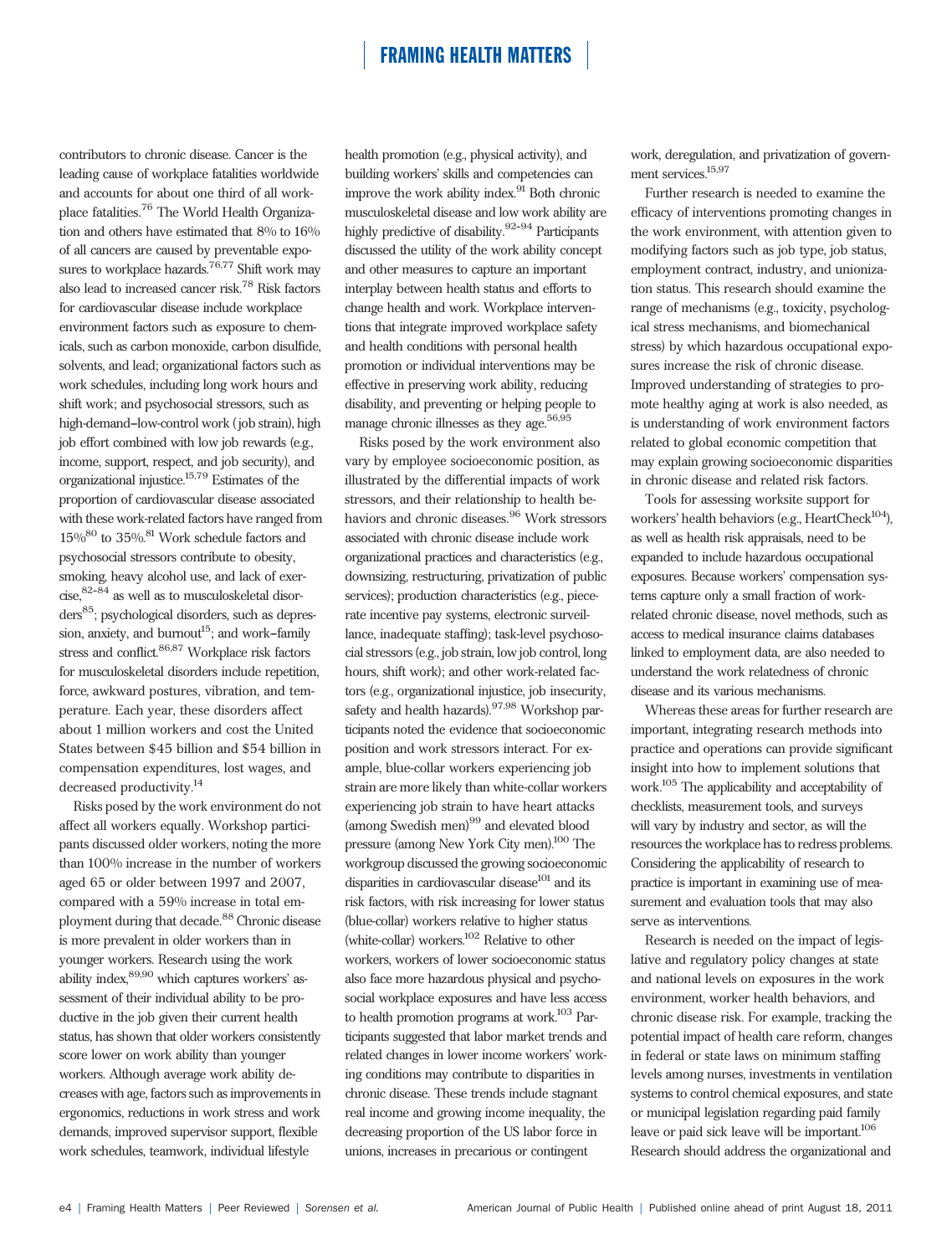economic factors that predict how fully workplaces implement these policy changes.<sup>107</sup>

### WORKPLACE INTERVENTIONS AND THE WORK–FAMILY–COMMUNITY INTERFACE

Work also influences health through its interface with workers' families and their communities. Workshop participants discussed the changing nature of work-family dynamics, the resulting impact of workers' exposure to stressors at home and on the job, the potential effects not only on workers' health but also on the health of their families, and the implications of workplace interventions to reduce workfamily stress.

Attention to the work-family interface has increased over the past 30 years with the increasing number of women working outside of the home, the corresponding increase in dualearner families, delays in childbirth, and an increasing percentage of workers who are caring for both children and aging parents.<sup>108</sup> These sociodemographic changes reduce family time and contribute to work-family stress and broader changes in family members' roles.<sup>109,110</sup> With increases in service sector employment, coupled with increases in technology and the global economy, workers are required to operate in an all-day, all-week work environment. Many workers occupy low-wage, high-demand service jobs, requiring them to have second jobs to make ends meet. Work-family conflict, or the stress and interference of engaging in both work and family roles simultaneously, has been linked to mental health problems such as depressive symptoms and psychological distress,  $lower self-reported health, <sup>111-116</sup> more chronic$ physical symptoms, and higher sickness absence.<sup>117,118</sup> Work-family conflict has also been related to higher work stress, family stress, and substance abuse,  $86,87,119$  as well as to decreased healthy eating behaviors.<sup>120</sup> Workfamily conflict may also result in decreased organizational commitment and job satisfaction, absenteeism, and increased intentions to leave the job. $86$ 

Although workers' families and communities may clearly support workers through mechanisms such as positive spillover and social support, $121$  much research in the area of work and family has identified the detrimental effects

of integrating multiple roles on worker and family health.<sup>86</sup> These detrimental effects have primarily been examined among white-collar workers with greater access to flexible work schedules and control over work hours. Workshop participants speculated that the impact of work-family conflicts and stress may be more pronounced for lower wage workers because of the lack of workplace support and higher levels of psychosocial stressors such as demanding supervisors, long work hours, and unpredictable work schedules.

Formal workplace supports, benefits, and policies that are aimed at reducing such workfamily conflict include providing dependent care support via subsidies, resources, and referral; alternative work schedules; and increased worker control over when, where, and how work is performed. Informal support comes from organizational and management culture. Research has demonstrated that the success of formal supports in affecting worker and family health and well-being is dependent on the level of organizational and managerial informal support for work and family.<sup>122</sup> Furthermore, a recent quasi-experimental study of grocery workers and their supervisors found beneficial effects of supervisory training and a self-monitoring intervention to improve supervisor support for work and family on worker job satisfaction, turnover intentions, and selfreported physical health symptoms.123

Although substantial research has indicated that the psychosocial characteristics of the work environment, such as supervisor support, work role demands, and control over work time, spill over to affect workers' health, evidence has also shown that the work environment can affect workers' family members. This crossover––the transmission of stress and strain from one individual to another-occurs between workers and their family members.<sup>41,42</sup> When considering chronic disease prevention in the workplace, workshop participants recommended using a systems perspective in studying the effects of workplace prevention programs on the family and on workers and evaluating the impact of family characteristics on how workers respond to such interventions at work.<sup>108</sup> Workplace interventions addressing workers, their family members, and the community are needed to prevent or diminish adverse workfamily conflict and crossover effects.

Much of what is known about workplace supports, benefits, and policies aimed at reducing work-family conflict has been based on anecdotal or cross-sectional evidence. The lack of longitudinal research, experimental and quasi-experimental designs, and nonrepresentative samples has limited the ability to draw conclusions about the effectiveness of workand family-specific policies or initiatives.<sup>124</sup> Workshop participants discussed the impact of formal and informal work--family supports on workers' ability to integrate work and family. Research is needed regarding factors that contribute to the adoption, implementation, and use of formal work--family policies. An understanding of the impact of working conditions, such as type of work schedule and high-demand, lowcontrol work, on working families and their multiple demands would be beneficial, as would a better understanding of the relationships between community supports and work-family conflicts (e.g., the impact of programs such as Head Start on work-family stress among lowwage families and the effects of paid family and medical leave on workers' health outcomes). Formal workplace and federal policies that affect workers and their ability to manage work and family should be examined in light of their ultimate impacts on worker and family health.

Increasing the understanding of the informal workplace culture, its impact on supporting or hindering worker health and well-being, and ways in which to intervene to support its positive effects is also important. Future research agendas should pursue factors that contribute to such informal support, such as workplace characteristics, individual characteristics, and the broader economic, legal, political, and social environments.

Currently, work-family policies and benefits are unequally distributed, with workplaces with more professional workers being more likely to provide these supports. Unequal access within a workplace often occurs, with workers in higher status occupations being more likely than other workers to have flexible schedules and eligibility for benefits. $125-127$ Future research should address whether broadening access to these work-family supports improves the health and well-being of lower status, lower wage, and older workers and their families and whether new interventions are needed to address these workers' needs.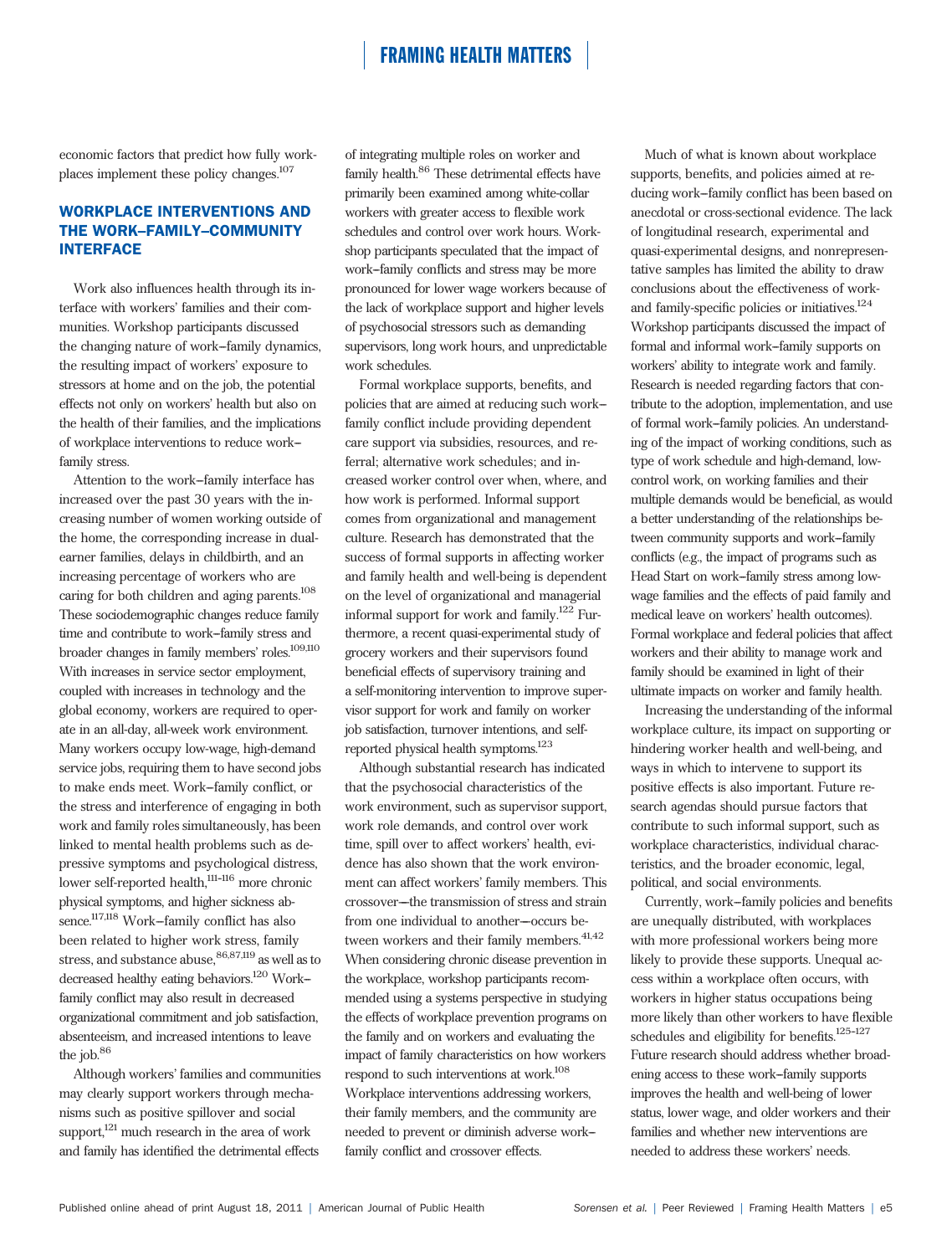### FINDING SYNERGY ACROSS DISCIPLINARY PERSPECTIVES

The workshop explored not only the parallel paths of these 3 approaches to worker health but also the potential avenues for synergy, coordination, and integration as a means of strengthening chronic disease prevention efforts in the workplace, which scientific evidence has increasingly supported. $22,43-46,128$ This approach attends to individual health behaviors and to the work organization and environment, including hazardous exposures, work stressors, and organizational policies and practices, as well as work--family demands. $18,129$ Research has demonstrated that blue-collar workers are more likely to make health behavior changes, such as quitting smoking, when worksite health promotion programs are coupled with workplace hazard assessments and changes in the work environment.<sup>128,130,131</sup> Researchers are also exploring the links between physical and psychosocial work conditions and a range of musculoskeletal, cardiovascular, and mental health outcomes.43,132

National initiatives for further research in this area are now underway. The National Institute of Occupational Safety and Health WorkLife Initiative is a broad-based effort aimed at sustaining and improving worker health through worksite programs, policies, and practices that promote and protect worker health at the organizational and individual levels.133 The National Institute of Occupational Safety and Health has identified core essential elements of effective workplace programs and policies for improving worker health and well-being.134 The Work, Family, and Health Network, funded jointly by the CDC and the National Institutes of Health, is another example of a worker health research initiative; the network is aimed at developing and evaluating the effects of worksite work-family policies and practices that affect the health of workers and their families.<sup>135</sup>

Workshop participants discussed challenges to the development of a shared research agenda aimed at reducing risk of chronic disease among workers and their families. Convening multidisciplinary teams as a foundation for a transdisciplinary approach requires surmounting barriers between scientific disciplines,

including developing pooled bodies of knowledge based on shared language and jointly developed methods.136,137 These diverse disciplinary perspectives rely on communications through different journals and professional meetings and on funding mechanisms that cut across the National Institutes of Health and the CDC. The diverse backgrounds cutting across the field contribute to differing perspectives on worker health. For example, the premise that worker health begins with individual behavior change set in motion intervention strategies different from the legal formulation in the Occupational Safety and Health Act, which begins with the assumption that management bears primary responsibility for worker health and safety on the job. Overcoming the segmentation of these fields will ultimately require an inclusive, comprehensive model of work and health, providing for an understanding of the differences in assumptions, vocabulary, research methods, and intervention approaches. Expanding communication to support interdisciplinary strategies, for example, is possible through shared journals, shared symposiums, or shared funding opportunities. $22,126$ 

### WORKSHOP RECOMMENDATIONS FOR FUTURE RESEARCH

On the basis of presentations from the 3 panels, workshop participants outlined a framework for a research agenda addressing chronic disease prevention that integrates health promotion and heath protection approaches in the workplace and takes into consideration the broader work--family community interface. Workshop participants identified cross-cutting research themes and priorities for future research, with particular attention paid to research priorities for coordinating and integrating the 3 parallel targets influencing worker health. After the workshop, participants further developed these themes in a series of conference calls; we consolidated these priorities, which were then vetted by the full group of participants. We identified 6 broad recommendations for future research (Table 1).

One recommendation was to assess intervention efficacy and characteristics associated with efficacy.<sup>48,140-142</sup> Most worksite research conducted to date has focused independently on 1 of these 3 avenues of inquiry. Workshop

participants placed a high priority on future research aimed at bridging the divide across the 3 domains (Figure 1). Testing the effects of integration on worker and family health outcomes across these 3 domains, as well as the effects of changes in the work environment, will be important. We defined interventions broadly across multiple levels, including changes in the work environment and policy changes as well as educational programs for workers and managers.

Research is needed to identify opportunities for synergy across the 3 intervention targets and to assess contributors to both program adoption and implementation of best practices. For example, interventions may be informed by research that explores the substantial source of stress for workers working and living with musculoskeletal pain, which can inhibit leisuretime exercise and lead to self-medication (e.g., unhealthy food, drugs, alcohol) for the pain and contribute to depression.<sup>143</sup>

Also, research is needed on the factors related to the adoption of integrated interventions and the participation of organizations, employee representatives, and individuals in integrated interventions that change behaviors and sustain the changes.

Similarly, research is needed to examine the impact of formal organizational policies and practices related to health promotion and health protection, management structure, leadership style (e.g., transactional, transformational), and informal management practices in supporting or inhibiting health programs.105,144

Attention must be paid to population, job, and worksite characteristics. $50,67,98,100,131,145$ -149 A key theme across the 3 panel presentations was the persistence of disparities in worker health outcomes, access to worksite programs, and exposures in the work environment. Research is needed to identify ways to redress these disparities and ensure broad-based access to interventions across groups of workers, whether defined by occupation, gender, age, socioeconomic position, race or ethnicity, or other characteristics.

Alternative strategies to provide integrated interventions to blue-collar and other lower status workers, such as through occupational medicine clinics or collectively bargained programs, need to be explored. Such research must include a broad range of workers and worksites to ensure the generalizability of the research findings and to identify factors to improve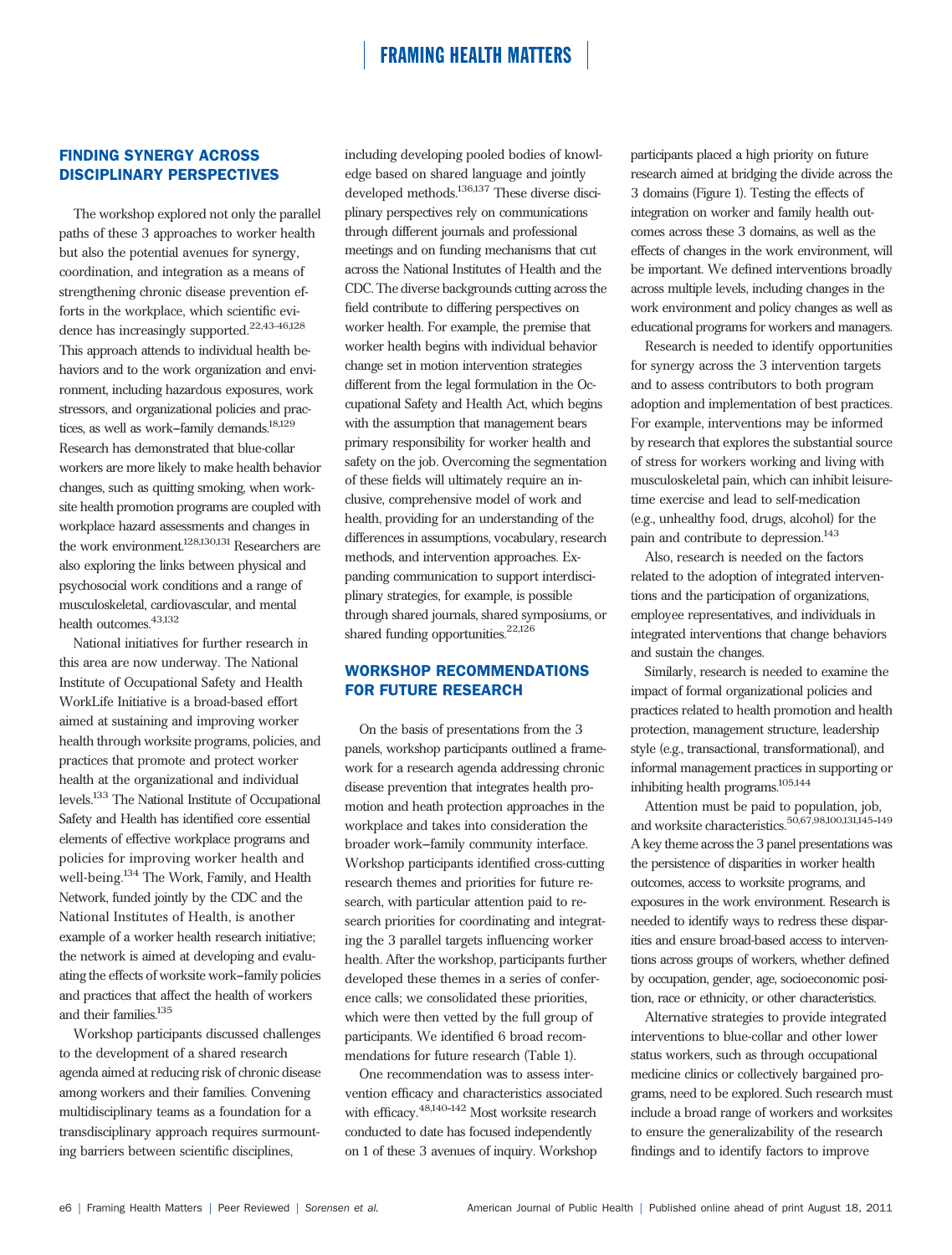### TABLE 1—Recommendations for Future Research: Workshop on Worksite Chronic Disease Prevention, May 21–22, 2009, Bethesda, MD

| Recommendation                                                                | Details                                                                                                                                                                                                                                                                                                                                                                                                                                                                                                                                                                                                                                                                                                                                                                                                                                                                                                                                                                                                                                                                                                                                                                                                                                                                                                                                                                                                                                                                                          |
|-------------------------------------------------------------------------------|--------------------------------------------------------------------------------------------------------------------------------------------------------------------------------------------------------------------------------------------------------------------------------------------------------------------------------------------------------------------------------------------------------------------------------------------------------------------------------------------------------------------------------------------------------------------------------------------------------------------------------------------------------------------------------------------------------------------------------------------------------------------------------------------------------------------------------------------------------------------------------------------------------------------------------------------------------------------------------------------------------------------------------------------------------------------------------------------------------------------------------------------------------------------------------------------------------------------------------------------------------------------------------------------------------------------------------------------------------------------------------------------------------------------------------------------------------------------------------------------------|
| Assess intervention efficacy and characteristics<br>associated with efficacy. | Assess the efficacy of interventions coordinating and integrating efforts to promote individual behavior change,<br>improve the work environment, and address the work-family community interface (Figure 1).<br>Identify opportunities for improved coordination across formal and informal worksite policies,<br>programs, and practices aimed at promoting and protecting worker health.<br>Identify factors that contribute to the adoption of integrated interventions leading to both work environment<br>changes and individual changes and to the participation of organizations and employees (or their<br>representatives) regarding integrated interventions that change behaviors and policies<br>and sustain behavioral and policy changes.<br>Assess factors associated with differential effectiveness of interventions for worksites of varying sizes,<br>industries, and groups within worksites (management, unions, individuals, workers' families).<br>Investigate the effectiveness of minimal intensity or default intervention strategies that<br>require little up-front investment and deliver small doses to most workers with little<br>initiative required by the individual worker, particularly in addressing health equity (e.g., for<br>physical activity, policy changes that mandate exercise breaks or restrict nearby parking). <sup>58</sup><br>Address a range of obstacles to participation in coordinated interventions among worksites (e.g., competing |
| Attend to population, job,<br>and worksite characteristics.                   | priorities, organizational commitment, corporate culture, costs, lack of staff expertise) and for individual<br>workers (e.g., scheduling, long work hours, language, privacy concerns, or job control).<br>Increase the generalizability of intervention research by systematically including a broad range of workers differing by age,<br>occupation, income, education, language and literacy level, gender, race, ethnicity, comorbidities, family roles and<br>responsibility, immigration status, urban or rural status, and socioeconomic position.<br>Assess intervention efficacy by job characteristics; job title; occupational status; full-time, part-time,<br>or contingent status; schedule flexibility; site based vs off site (e.g., construction and transportation)<br>Assess worksite intervention efficacy across a range of worksite characteristics, including industry, size,<br>turnover rates, unionization status, rural vs urban location, public or private sector, and other key factors.<br>Assess the interplay of organizational policies (formal and informal) and practices related to health<br>promotion and health protection, roles of management structure and collective bargaining, leadership style<br>e.g., transactional, transformational), and management practices in supporting or inhibiting health)                                                                                                                                          |
|                                                                               | program effectiveness, sustainability, and worker engagement.<br>Assess factors associated with employers' decisions in purchasing programs, including economic                                                                                                                                                                                                                                                                                                                                                                                                                                                                                                                                                                                                                                                                                                                                                                                                                                                                                                                                                                                                                                                                                                                                                                                                                                                                                                                                  |
| Use appropriate study<br>designs and methods.                                 | outcomes that may elucidate the business case for worksite health programs.<br>Select methodologically rigorous and theory-based research designs appropriate to the research<br>question and setting, including cluster randomized controlled trials, observational studies, panel and<br>cohort studies, time series analyses, monitoring and surveillance studies, natural experiments,<br>and qualitative studies.                                                                                                                                                                                                                                                                                                                                                                                                                                                                                                                                                                                                                                                                                                                                                                                                                                                                                                                                                                                                                                                                           |
|                                                                               | Assess multilevel interventions (e.g., individual, interpersonal, family, workplace policies, and state and<br>national legislative or regulatory policies using appropriate statistical techniques accounting<br>for intraclass correlation and clustered data.<br>Develop a registry of worksite health promotion and health protection efforts that would provide a<br>means of tracking existing worksite health efforts over time.<br>Use participatory research approaches that seek involvement of individuals and groups likely to be<br>affected by worksite interventions, both work site based (e.g., employees, senior and middle management,<br>employee health services, human resources, benefit plan, employee assistance, absence and disability management,<br>medical, organization development, and labor unions) and community based (e.g., families, worker advocacy groups,<br>committees on occupational safety and health, and occupational medicine clinics).<br>Stimulate the use of mixed methods (quantitative and qualitative methods combined) and comparative case studies to<br>gain access to in-depth descriptions of processes in the context of real-world environments that can aid in the<br>identification of best practices and provide examples of practice-based evidence of successful programs.                                                                                                                                                     |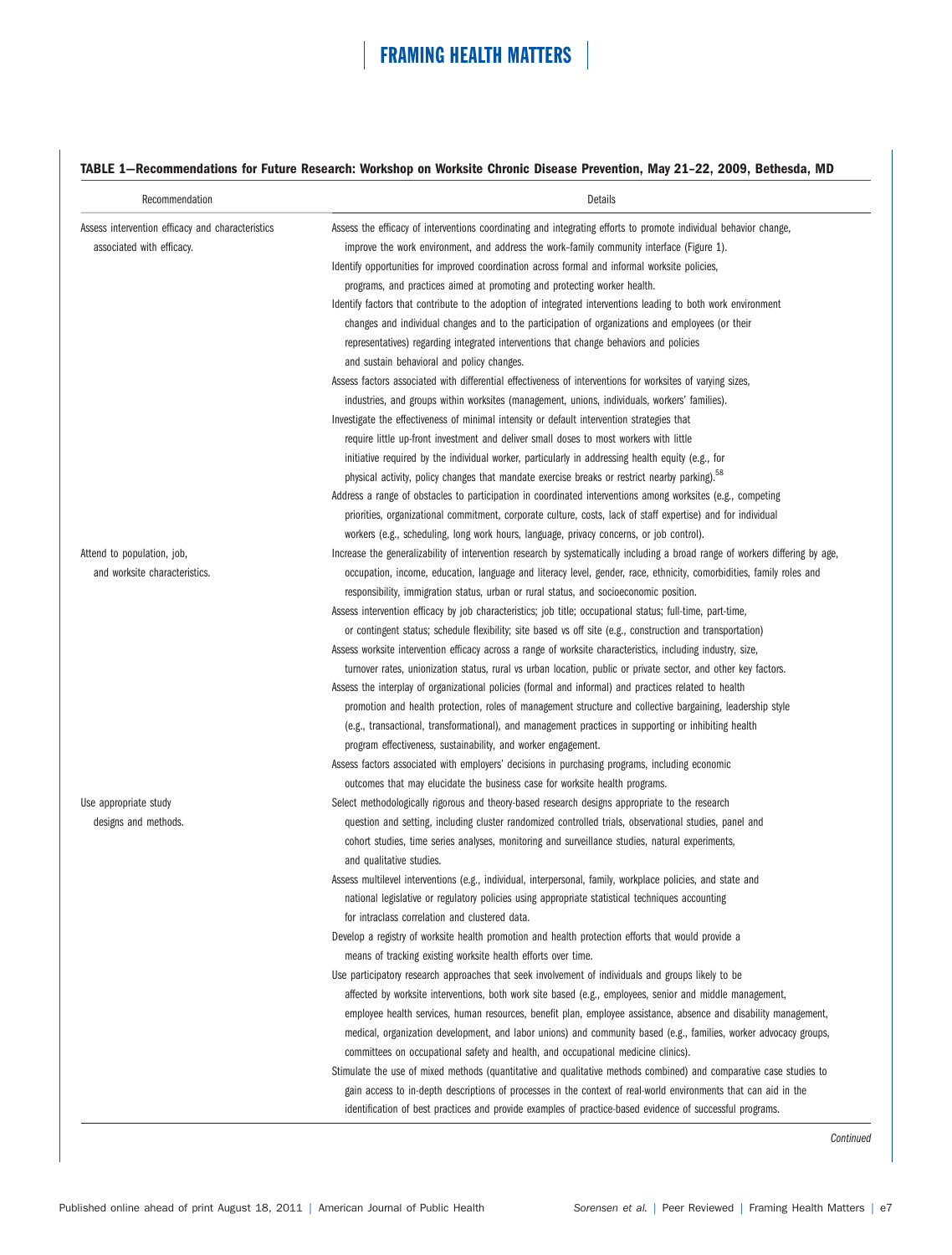#### TABLE 1—Continued

| Apply appropriate and expanded<br>measures and metrics. | Measure multiple exposures, processes, and outcomes, including morbidity, mortality, risk factors, health behaviors,<br>incidence, presenteeism, absenteeism, work ability index, biological markers, quality-adjusted life years,                                                                                                                                                                                   |
|---------------------------------------------------------|----------------------------------------------------------------------------------------------------------------------------------------------------------------------------------------------------------------------------------------------------------------------------------------------------------------------------------------------------------------------------------------------------------------------|
|                                                         | organizational culture, economic measures (including return on investment, productivity, and related indicators),                                                                                                                                                                                                                                                                                                    |
|                                                         | sustainability, process measures, work-family spillover, and crossover effects.                                                                                                                                                                                                                                                                                                                                      |
|                                                         | Develop parsimonious measures, such as health risk appraisal tools that incorporate health behaviors,                                                                                                                                                                                                                                                                                                                |
|                                                         | occupational hazards, and work-family balance.                                                                                                                                                                                                                                                                                                                                                                       |
|                                                         | Assess the wide range of hazardous occupational exposures, including toxic substances; long work hours,                                                                                                                                                                                                                                                                                                              |
|                                                         | shiftwork, harassment, and other work stressors; organizational restructuring or downsizing; lean production;<br>temporary or contract work; and telecommuting and home work. <sup>129</sup>                                                                                                                                                                                                                         |
|                                                         | Examine potential mediators and moderators of intervention effectiveness, change, cost variables (cost-effectiveness, cost-benefit,                                                                                                                                                                                                                                                                                  |
|                                                         | and return on investment). Assess factors that document the mechanisms of change (e.g., intervention reach, levels of<br>employee participation, dose delivered, dose received, fidelity to intervention objectives, implementation, and intervention<br>exportability). <sup>72</sup> Consider use of the RE-AIM model <sup>138</sup> and assessment of size, scope, scalability, and sustainability <sup>139</sup> |
| Study sustainability and                                | Study the process of adaptation of evidence-based interventions for use with employees and special subgroups of workers                                                                                                                                                                                                                                                                                              |
| knowledge transfer.                                     | at disproportionate risk of chronic disease (e.g., adaptation for low-wage workers, literacy and English as a                                                                                                                                                                                                                                                                                                        |
|                                                         | Second Language concerns, shift workers)                                                                                                                                                                                                                                                                                                                                                                             |
|                                                         | Assess program adoption and implementation of packaged evidence-based worksite health                                                                                                                                                                                                                                                                                                                                |
|                                                         | promotion and health protection interventions.                                                                                                                                                                                                                                                                                                                                                                       |
|                                                         | Conduct research on the process of knowledge transfer to identify factors that promote or inhibit program adoption,                                                                                                                                                                                                                                                                                                  |
|                                                         | implementation, and maintenance within a range of worksite settings, including employee and management involvement.                                                                                                                                                                                                                                                                                                  |
| Address global concerns.                                | Assess the impact of competition on the global economy and policies related to globalization (e.g., deregulation, privatization)<br>on working conditions, work-life balance, and health.                                                                                                                                                                                                                            |
|                                                         | Identify ways to promote better work environments and employee health for employees of multinational                                                                                                                                                                                                                                                                                                                 |
|                                                         | corporations outside the United States                                                                                                                                                                                                                                                                                                                                                                               |
|                                                         | Measure and redress health disparities in the United States and in a global context.                                                                                                                                                                                                                                                                                                                                 |

Note. RE-AIM = Reach, Efficacy, Adoption, Implementation, and Maintenance.

targeting of interventions to specific groups of workers and worksites.

Consideration must be given to the selection of research designs and methods appropriate to the nature of the research question and the phase of research, including not only randomized controlled trials but also natural experiments and in-depth, mixed-methods, or comparative case studies.22,139,145,150,151 These methods must take into account the multilevel nature of this research, which requires multilevel designs that include assessments of management structures, support for workers and their families, and related organizational health outcomes.

Workshop participants also recommended the use of participatory approaches that engage a diverse population of employees in the planning and implementation of these efforts.

To permit comparisons across studies, researchers need to use standardized measures with demonstrated reliability and validity.30,139,152,153 A need exists for improved occupational exposure assessments for integrated work environment and health promotion interventions and for assessing the role of unions in worksite chronic disease prevention efforts. From an economic perspective, developing standard methods to measure cost savings and return on investment and creating standards for the calculation of return on investment (e.g., defining the elements that make up both the cost and the benefit sides of the equation) will be impor $tant.69-71,154,155$  Workshop participants also discussed the need to monitor the application of integrated worksite programs, including by means of an integrated national worksite survey of employers to assess both program adoption and implementation.

Sustainability and knowledge transfer require study.<sup>156-159</sup> Identifying methods to promote the use of evidence-based interventions and assessing their long-term sustainability is also important. Workshop participants stressed the need to minimize the transition from research

into practice<sup>160</sup> and to ensure that evidencebased interventions are effectively adapted and disseminated. Research on the dissemination process may identify methods to engage different types of worksites and organizational leaders, examine the motivational influence of financial and other incentives for worksite participation in chronic disease prevention, investigate the influence of family members on motivation to participate, and assess barriers to effective intervention delivery.

Workshop participants additionally noted that worksites exist in a global economy and that attention needs to be paid to promoting worker health and healthy work environments beyond US borders.<sup>161</sup>

#### CONCLUSIONS

Advancing this research agenda requires the creation and nurturing of transdisciplinary teams and identifying funding sources to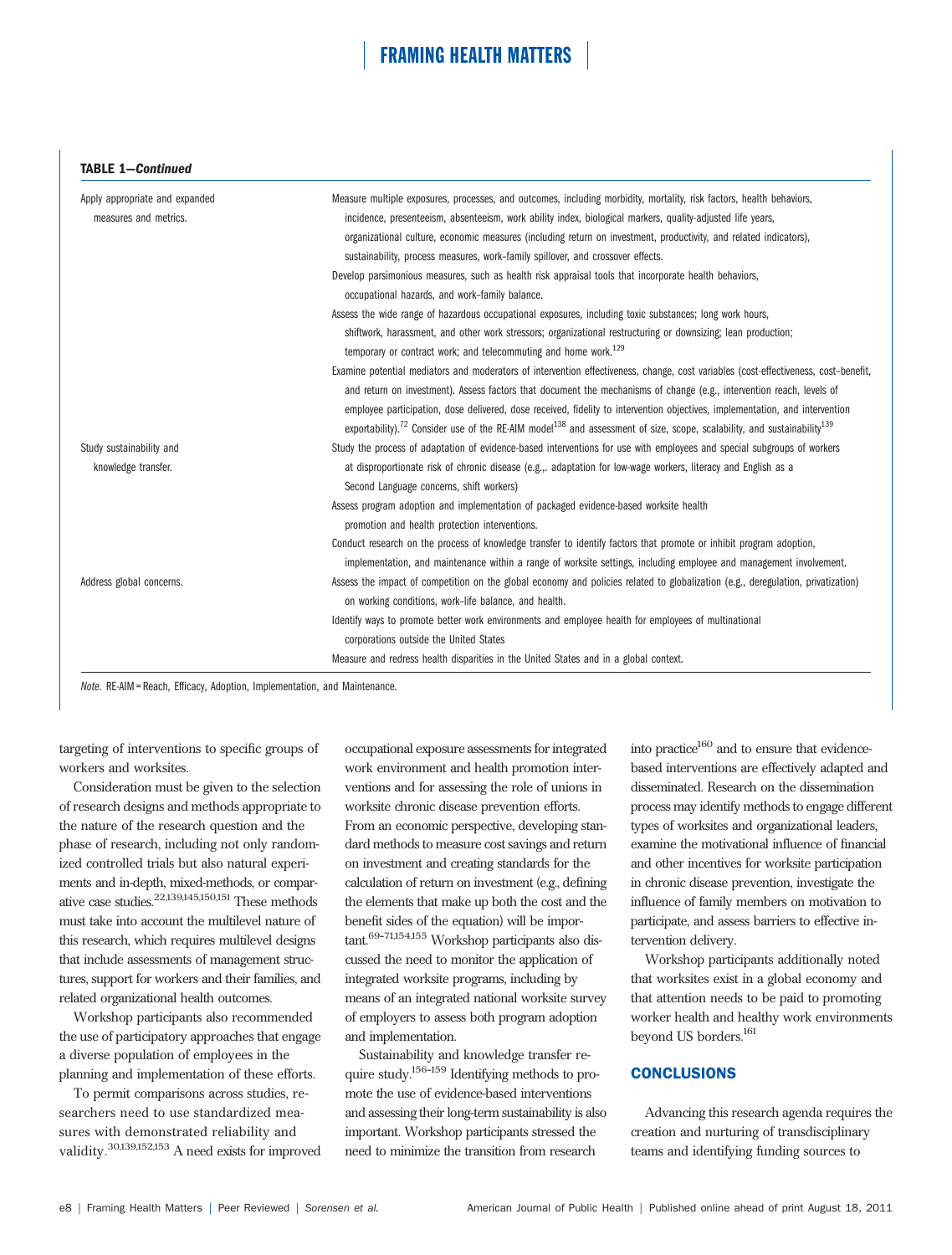support integrated studies. Research networks, centers of excellence, and other collaborative vehicles can promote research across disciplines and with diverse perspectives. Sustained funding of longitudinal research studies is needed to evaluate the effectiveness of interventions that integrate health protection and health promotion strategies. Implementation of these research recommendations will require collaboration across funding bodies. New funding initiatives must cut across the National Institutes of Health and the CDC to foster research on multilevel interventions addressing the 3 intervention targets. In addition, relationships with journals should be developed to promote and support the dissemination of such research, for example, through special issues focused on the research priorities we have described. This research will also benefit from fostering graduate-level training programs that promote comprehensive and integrative approaches to health promotion and health protection.

Prevention of chronic disease among workers requires a partnership among federal and state public policymakers, employers, workers, labor union representatives, health professionals, and the surrounding community. In the face of an increasing chronic disease burden, rising health care costs, and health care reform, a critical part of the solution must involve addressing the health of workers. Promising evidence has pointed to the important role that the workplace may play in chronic disease prevention and control. These prevention efforts must also acknowledge the potential impacts of work-related factors on individual health behaviors through physical, social, organizational, and psychosocial mechanisms and potential exposures to hazards on the job that may directly influence work, family, and organizational health outcomes. Rigorous scientific evidence must be the cornerstone of the next generation of research on chronic disease prevention in the workplace. Articulation of a research agenda to enhance worker health in the context of healthy workplaces will require the engagement of policy, research, and funding organizations. This research will benefit from the contributions of scientists across disciplinary boundaries, including researchers focused on health behaviors and worksite health promotion, occupational safety and health, the

work-family community interface, and the intersections between work and other sectors of workers' lives. This workshop stimulated a dialogue across these disciplines and identified critical research that may ultimately promote and protect worker health. Systematic implementation of this research vision and effective dissemination of new models of interventions to support worker health outcomes are needed to address chronic disease prevention.  $\blacksquare$ 

#### About the Authors

Glorian Sorensen is with the and the Dana-Farber Cancer Institute, Boston, MA. Paul Landsbergis is with the State University of New York-Downstate School of Public Health, Brooklyn. Leslie Hammer is with Portland State University, Portland, ME. Benjamin C. Amick III is with the School of Public Health, the University of Texas Health Science Center, San Antonio. Laura Linnan is with the Gillings School of Global Public Health, University of North Carolina, Chapel Hill. Antronette Yancey is with the School of Public Health, University of California, Los Angeles. Laura S. Welch is with the Center for Construction Research and Training, Silver Spring, MD. Ron Z. Goetzel is with the Rollins School of Public Health, Emory University, Atlanta, GA. Kelly M. Flannery is at the University of Maryland, Baltimore. Charlotte Pratt is with the National Heart, Lung and Blood Institute, National Institutes of Health, Bethesda, MD.

Correspondence should be sent to Glorian Sorensen, Dana-Farber Cancer Institute, 450 Brookline Avenue, Boston, MA 02215 (e-mail: Glorian\_Sorensen@dfci. harvard.edu). Reprints can be ordered at http://www.ajph. org by clicking the ''Reprints/Eprints'' link.

This article was accepted November 15, 2010.

#### **Contributors**

All authors contributed substantively to this article. G. Sorensen, P. Landsbergis, L. Hammer, B. C. Amick, L. Linnan, A. Yancey, L. S. Welch, R. Z. Goetzel, K. M. Flannery, and C. Pratt contributed directly to the writing of this article, including its conceptualization, drafting and revising the text, and approval of the final version. In addition, all members of the Workshop Working Group on Worksite Chronic Disease Prevention (roster available as a supplement to the online version of this article at http://www.ajph.org) contributed to the conceptualization of this article and to its content through their participation in the workshop, and they approved the final content of the article.

#### Acknowledgments

We thank the National Heart, Lung and Blood Institute; the National Institute of Occupational Safety and Health; the Centers for Disease Control and Prevention; the National Institute for Child Health and Human Development; and the National Cancer Institute for their support. Glorian Sorensen's contributions were funded by the National Cancer Institute (grant 5 K05 CA108663-05) and the National Institute for Occupational Safety and Health (grant 5U19 OH008861-04).

We acknowledge the members of the Workshop Working Group: Audie A. Atienza, PhD, Cathy L. Backinger, PhD, MPH, Lisa Berkman, PhD, Rosalind Berkowitz King, PhD, Martin Cherniack, MD, MPH, Kathy

Christensen, Michael Donovan, PhD, Lawrence Fine, MD, MPH, DrPH, Christine Hunter, PhD, ABPP, Barbara A. Israel, DrPH, MPH, Erin Kelly, PhD, Supriya Lahiri, PhD, James Merchant, MD, DrPH, Nico Pronk, PhD, FACSM, Laura Punnett, ScD, Teresa Schnorr, PhD, Mark A. Schuster, MD, PhD, Michael Silverstein, MD, MPH, Thomas M. Vogt, MD, MPH and Gregory R. Wagner, MD.

This article is based on findings and recommendations from a national workshop (May 21-22, 2009; Bethesda, MD) sponsored by the National Heart, Lung and Blood Institute; the National Institute for Occupational Safety and Health; the National Institute of Child Health and Human Development; the National Cancer Institute; and the Centers for Disease Control and Prevention.

#### Human Participant Protection

Institutional review board approval was not needed for this article.

#### References

1. Centers for Disease Control and Prevention. Chronic diseases and health promotion. Available at: http://www. cdc.gov.proxy-hs.researchport.umd.edu/chronicdisease/ overview/index.htm. Updated 2009. Accessed February 27, 2010.

2. Centers for Disease Control and Prevention. Leading causes of death. Available at: http://cdc.gov.proxy-hs. researchport.umd.edu/nchs/fastats/lcod.htm. Updated 2009. Accessed March 12, 2010.

3. Office of Minority Health. Diabetes data/statistics. Available at: http://www.omhrc.gov/templates/browse. aspx?lvl=3&lvlid=5. Updated 2009. Accessed March 12, 2010.

4. Office of Minority Health. Heart disease data/statistics. Available at: http://www.omhrc.gov/templates/browse. aspx?lvl=3&lvlid=6. Updated 2010. Accessed March 12, 2010.

5. Thom T, Haase N, Rosamond W, et al. Heart disease and stroke statistics––2006 update: a report from the American Heart Association statistics committee and stroke statistics subcommittee. Circulation. 2006;113(6):e85-e151.

6. Organization for Economic Co-operation and Development. OECD fact book 2009: economic, environmental and social statistics. Available at: http://titania. sourceoecd.org/vl=1388841/cl=37/nw=1/rpsv/ factbook2009/11/01/04/index.htm. Accessed February 25, 2010.

7. Avendano M, Glymour MM, Banks J, Mackenbach JP. Health disadvantage in US adults aged 50 to 74 years: a comparison of the health of rich and poor Americans with that of Europeans. Am J Public Health. 2009;99(3): 540-548.

8. Nolte E, McKee CM. Measuring the health of nations: updating an earlier analysis. Health Aff (Millwood). 2008;  $27(1):58 - 71.$ 

9. Centers for Disease Control and Prevention. Chronic disease prevention and health promotion. Available at: http://www.cdc.gov.proxy-hs.researchport.umd.edu/ chronicdisease/resources/publications/AAG/dhdsp.htm. Updated 2009. Accessed March 11, 2010.

10. National Program of Cancer Registries. National program of cancer registries: facts. Available at: http:// www.cdc.gov.proxy-hs.researchport.umd.edu/cancer/npcr/ about.htm. Updated 2009. Accessed March 11, 2010.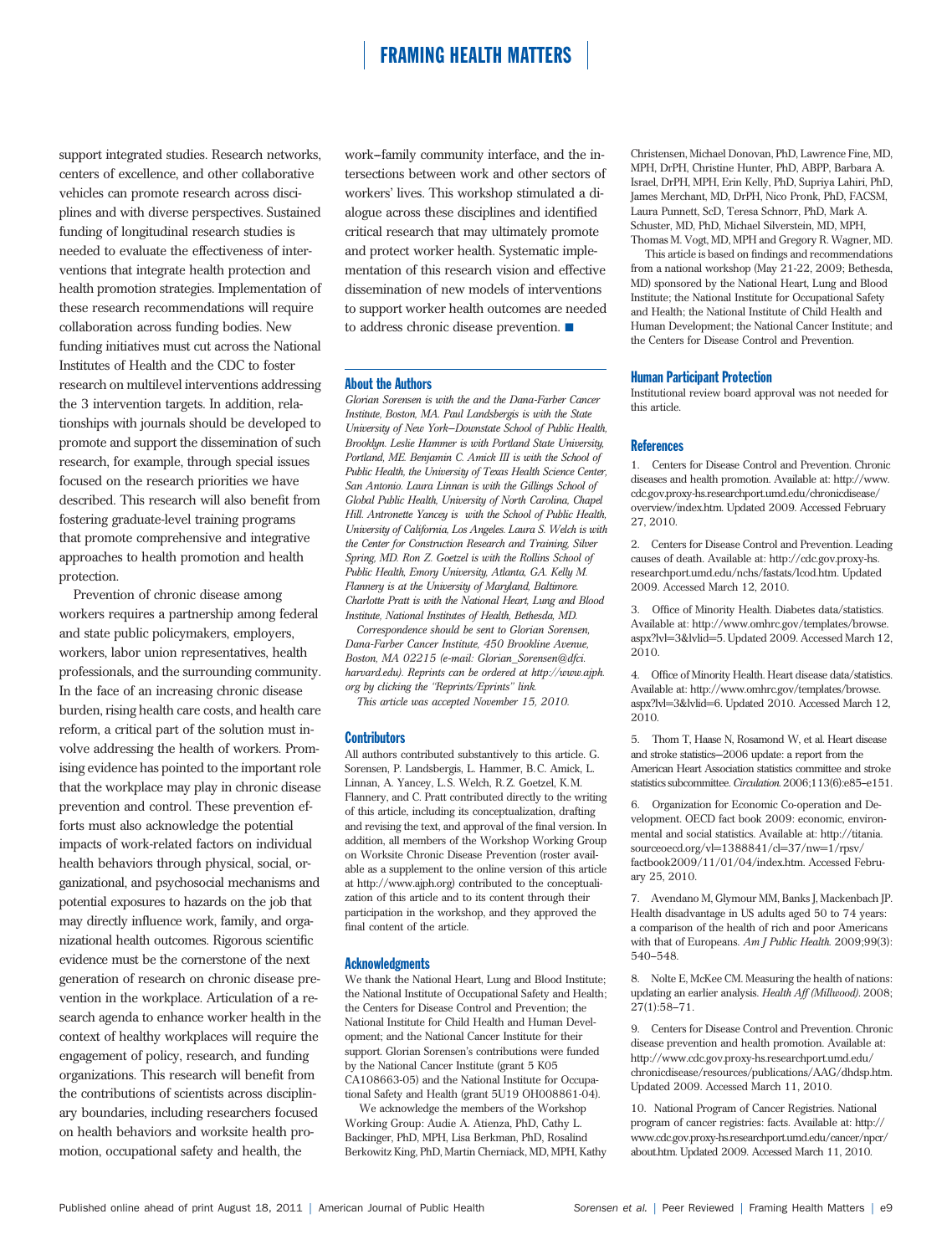11. American Diabetes Association. Diabetes statistics. Available at: http://www.diabetes.org/diabetes-basics/ diabetes-statistics. Accessed March 11, 2010.

12. Ogden CL, Carroll MD, Curtin LR, McDowell MA, Tabak CJ, Flegal KM. Prevalence of overweight and obesity in the United States, 1999-2004. JAMA. 2006;  $295(13):1549-1555.$ 

13. Finkelstein EA, Trogdon JG, Cohen JW, Dietz W. Annual medical spending attributable to obesity: payerand service-specific estimates. Health Aff (Millwood). 2009;28(5):w822-w831.

14. National Research Council. Musculoskeletal Disorders and the Workplace. Washington, DC: National Academies Press; 2001.

15. Schnall P, Dobson M, Rosskam E, eds. Unhealthy Work: Causes, Consequences and Cures. Amityville, NY: Baywood; 2009.

16. Social Security Administration. Annual statistical report on the Social Security Disability Insurance Program. SSA publication no. 13-11826. Washington, DC: Social Security Administration; 2009.

17. Pelletier KR, Herman PM, Metz RD, Nelson CF. Health and medical economics: applications to integrative medicine. Explore (NY). 2010;6(2):86-99.

18. Robert Wood Johnson Foundation. Issue Brief 4: Work and Health. Princeton, NJ: Robert Wood Johnson Foundation; 2008.

19. Mokdad AH, Marks JS, Stroup DF, Gerberding JL. Correction: actual causes of death in the United States, 2000. JAMA. 2005;293(3):293-294.

20. Mokdad AH, Marks JS, Stroup DF, Gerberding JL. Actual causes of death in the United States, 2000. JAMA. 2004;291(10):1238-1245.

21. Pronk NP, Lowry MK, Kottke TE, Austin E, Gallagher J, Katz A. The association between optimal lifestyle adherence and short-term incidence of chronic conditions among employees. Popul Health Manag. 2010;  $13(6) \cdot 289 - 295$ 

22. Sorensen G, Barbeau E. Steps to a healthier US workforce: integrating occupational health and safety and worksite health promotion: state of the science. Paper presented at: The National Institute of Occupational Safety and Health Steps to a Healthier US Workforce Symposium; October 26-28, 2004; Washington, DC.

23. Kumanyika SK, Obarzanek E, Stettler N, et al. Population-based prevention of obesity: the need for comprehensive promotion of healthful eating, physical activity, and energy balance. A scientific statement from American Heart Association Council on Epidemiology and Prevention, Interdisciplinary Committee for Prevention. Circulation. 2008:118(4):428-464.

24. Centers for Disease Control and Prevention. Public health strategies for preventing and controlling overweight and obesity in school and worksite settings: a report on recommendations of the Task Force on Community Preventive Services. MMWR. 2005;  $54(RR10) \cdot 1 - 11$ 

25. Educational and community-based programs. In: Healthy People 2010. Washington, DC: US Department of Health and Human Services; 2000; 7-1-7-33. Available at: http://www.healthypeople.gov/2010/Document/pdf/ Volume1/07Ed.pdf. Accessed July 16, 2009.

26. Poisal JA, Truffer C, Smith S, et al. Health spending projections through 2016: modest changes obscure part D's impact. Health Aff (Millwood). 2007;26(2):w242-w253.

27. Koretz G. Employers tame medical costs: but workers pick up a bigger share. Bus Week. 2000;3664:26.

28. Baicker K, Cutler D, Song Z. Workplace wellness programs can generate savings. Health Aff (Millwood). 2010;29(2):304-311.

29. Soler RE, Leeks KD, Razi S, et al. A systematic review of selected interventions for worksite health promotion: the assessment of health risks with feedback. Am J Prev Med. 2010;38(2, suppl. 1):S237-S262.

30. Chapman LS. Meta-evaluation of worksite health promotion economic return studies: 2005 update. Am J Health Promot. 2005;19(6):1-11.

31. Holzbach RL, Piserchia PV, McFadden DW, Hatwell TD, Herrman A, Fielding JE. Effect of a comprehensive health promotion program on employee attitudes. J Occup Med. 1990;32(10):973-978.

32. US Department of Labor, Bureau of Labor Statistics. National Census of Fatal Occupational Injuries in 2008. Available at: http://www.bls.gov/news.release/pdf/ cfoi.pdf. Updated 2010. Accessed August 12, 2010.

33. Steenland K, Burnett C, Lalich N, Ward E, Hurrell J. Dying for work: the magnitude of U.S. mortality from selected causes of death associated with occupation. Am J Ind Med. 2003;43:461-482.

34. US Department of Labor, Bureau of Labor Statistics. Workplace injuries and illnesses in 2008. Available at: http://www.bls.gov/news.release/pdf/osh.pdf. Updated 2009. Accessed August 12, 2010.

35. Sengupta I, Reno V, Burton JF Jr. Workers' compensation: benefits, coverage, and costs, 2007. Available at: http://www.nasi.org/research/2009/report-workerscompensation-benefits-coverage-costs-2007. Updated 2009. Accessed August 12, 2010.

36. Leigh JP, Markowitz S, Fahs M, Landrigan P. Costs of Occupational Injuries and Illnesses. Ann Arbor: University of Michigan Press; 2000.

37. Leigh JP, Markowitz SB, Fahs M, Shin C, Landrigan PJ. Occupational injury and illness in the United States: Estimates of costs, morbidity, and mortality. Arch Intern Med. 1997;157(14):1557-1568.

38. Workplace Injury and Illness Summary. Washington, DC: Bureau of Labor Statistics; 2007.

39. US Congress, Office of Technology Assessment. Gauging Control Technology and Regulatory Impacts in Occupational Safety and Health–An Appraisal of OSHA's Analytic Approach. Publication OTA-ENV-635. Washington, DC: US Government Printing Office; 1995.

40. Silverstein M. Getting home safe and sound: occupational safety and health administration at 38. Am J Public Health. 2008;98(3):416-423.

41. Almeida DM, Wethington E, Chandler AL. Daily transmission of tensions between marital dyads and parent-child dyads. J Marriage Fam. 1999;61(1):49-61.

42. Hammer LB, Allen E, Grigsby TD. Work-family conflict in dual-earner couples: within-individual and crossover effects of work and family. J Vocat Behav. 1997;50(2):185-203.

43. Punnett L, Cherniack M, Henning R, Morse T, Faghri P; CPH-NEW Research Team. A conceptual framework for the integration of workplace health promotion and occupational ergonomics programs. Public Health Rep. 2009;124(suppl 1):16-25.

44. Sorensen G, Barbeau E, Hunt MK, Emmons K. Reducing social disparities in tobacco use: a social

contextual model for reducing tobacco use among bluecollar workers. Am J Public Health.  $2004;94(2):230-239$ .

45. Sorensen G, Himmelstein JS, Hunt MK, et al. A model for worksite cancer prevention: integration of health protection and health promotion in the WellWorks project. Am J Health Promot. 1995;10(1):55-62.

46. Institute of Medicine. Integrating Employee Health: A Model Program for NASA. Washington, DC: National Academies Press; 2005. Available at: http://www.iom. edu/Reports/2005/Integrating-Employee-Health-A-Model-Program-for-NASA.aspx. Updated 2005. Accessed March 12, 2010.

47. Carnethon M, Whitsel LP, Franklin BA, et al. Worksite wellness programs for cardiovascular disease prevention: a policy statement from the American Heart Association. Circulation. 2009;120(17):1725-1741

48. Goetzel RZ, Ozminkowski RJ. The health and cost benefits of work site health-promotion programs. Annu Rev Public Health. 2008;29:303-323.

49. 7-5: Worksite health promotion programs. In: Healthy People 2010. Washington, DC: US Department of Health and Human Services; 2000. Available at: http:// www.healthypeople.gov/data/midcourse/comments/ faobjective.asp?id=7&subid=5. Accessed July 16, 2009.

50. Linnan L, Bowling M, Childress J, et al. Results of the 2004 National Worksite Health Promotion Survey. Am J Public Health. 2008;98(8):1503-1509.

51. US Small Business Administration. FAQ: advocacy small business statistics and research. Available at: http:// web.sba.gov/faqs/faqIndexAll.cfm?areaid=24. Accessed July 13, 2009.

52. Cherniack M, Lahiri S. Barriers to implementation of workplace health interventions: an economic perspective. J Occup Environ Med. 2010; 52(9):934-943.

53. Centers for Disease Control and Prevention. Early release of selected estimates based on data from the 2008 National Health Interview Survey. Available at: http://www.cdc.gov.proxy-hs.researchport.umd.edu/ nchs/nhis/released200906.htm#7. Updated 2009. Accessed July 28, 2009.

54. Troiano RP, Berrigan D, Dodd KW, Masse LC, Tilert T, McDowell M. Physical activity in the United States measured by accelerometer. Med Sci Sports Exerc. 2008;  $40(1):181-188.$ 

55. Crawford PB, Gosliner W, Strode P, et al. Walking the talk: fit WIC wellness programs improve self-efficacy in pediatric obesity prevention counseling. Am J Public Health. 2004;94(9):1480-1485.

56. Pohjonen T, Ranta R. Effects of worksite physical exercise intervention on physical fitness, perceived health status, and work ability among home care workers: fiveyear follow-up. Prev Med. 2001;32(6):465-475.

57. Lara A, Yancey AK, Tapia-Conyer R, et al. Pausa para tu salud: reduction of weight and waistlines by integrating exercise breaks into workplace organizational routine. Prev Chronic Dis. 2008;5(1):A12.

58. Yancey AK. The meta-volition model: organizational leadership is the key ingredient in getting society moving, literally! Prev Med. 2009;49(4):342-351.

59. Pronk SJ, Pronk NP, Sisco A, Ingalls DS, Ochoa C. Impact of a daily 10-minute strength and flexibility program in a manufacturing plant. Am J Health Promot. 1995;9(3):175-178.

60. Pronk NP, Kottke TE. Physical activity promotion as a strategic corporate priority to improve worker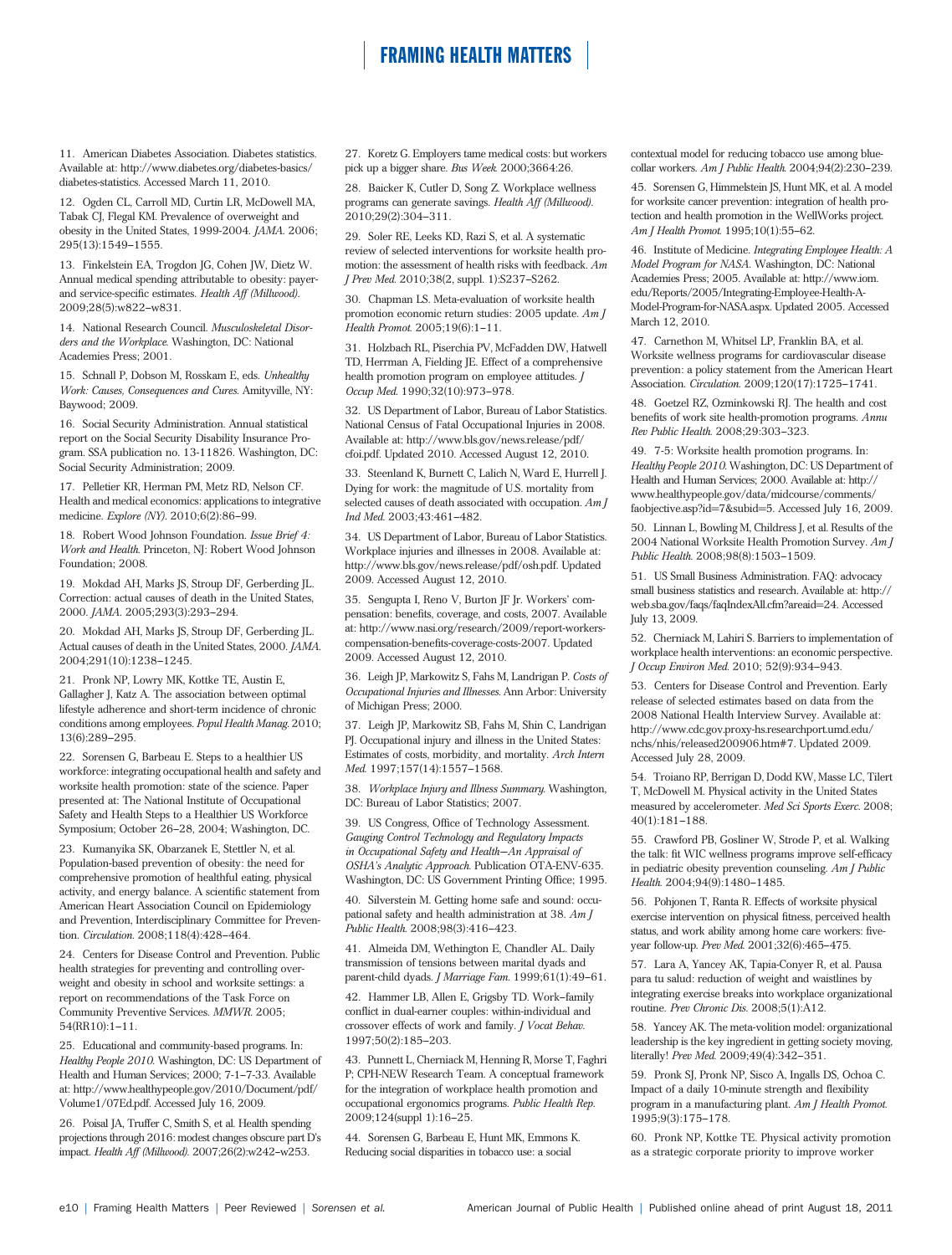health and business performance. Prev Med. 2009;  $49(4):316-321.$ 

61. Galinsky T, Swanson N, Sauter S, Dunkin R, Hurrell J, Schleifer L. Supplementary breaks and stretching exercises for data entry operators: a follow-up field study. Am J Ind Med. 2007;50(7):519-527.

62. Tullar JM, Brewer S, Amick BC III, et al. Occupational safety and health interventions to reduce musculoskeletal symptoms in the health care sector. J Occup Rehabil. 2010;20(2):199-219.

63. Kennedy CA, Amick BC III, Dennerlein JT, et al. Systematic review of the role of occupational health and safety interventions in the prevention of upper extremity musculoskeletal symptoms, signs, disorders, injuries, claims and lost time.  $J$  Occup Rehabil. 2010;20(2):127-162.

64. Jilcott S, Ammerman A, Sommers J, Glasgow RE. Applying the RE-AIM framework to assess the public health impact of policy change. Ann Behav Med. 2007;  $34(2):105 - 114.$ 

65. Institute for Health Research. RE-AIM. Available at: http://www.re-aim.org. Accessed February 27, 2010.

66. Pronk NP, Goetzel RZ. The practical use of evidence: practice and research connected. Am J Prev Med. 2010; 38(2, suppl. 1):S229-S231.

67. Linnan LA, Sorensen G, Colditz G, Klar DN, Emmons KM. Using theory to understand the multiple determinants of low participation in worksite health promotion programs. Health Educ Behav. 2001;28(5):591-607.

68. Linnan LA, Birken BE. Small businesses, worksite wellness, and public health: a time for action. N C Med J. 2006;67(6):433-437.

69. Gold MR, Siegal JE, Russell LB, Weinstein MC, eds. Cost-Effectiveness in Health and Medicine. New York: Oxford University Press; 1996.

70. Neumann PJ. Using Cost-Effectiveness Analysis to Improve Health Care: Opportunities and Barriers. New York: Oxford University Press; 2005.

71. Drummond MF, O'Brien B, Stoddart GL, Torrance GW. Methods for the Economic Evaluation of Health Care Programmes. 2nd ed. New York: Oxford University Press; 2004.

72. Linnan L. The Business Case for Employee Health: What We Know and What We Must Do. In press.

73. Thaler RH, Sunstein CR. Nudge: Improving Decision About Health, Wealth And Happiness. New York: Penguin Books; 2008.

74. Akerlof GA, Shiller RJ. Animal Spirits: How Human Psychology Drives the Economy, and Why It Matters for Global Capitalism. Princeton, NJ: Princeton University Press; 2009.

75. Ariely D. Predictably Irrational: The Hidden Forces That Shape Our Decisions. New York: HarperCollins; 2008.

76. Hämäläinen P, Takala J, Saarela KL. Global estimates of fatal work-related diseases. Am J Ind Med. 2007;50(1):  $28 - 41.$ 

77. International Agency for Research on Cancer. IARC Monographs on the Evaluation of Carcinogenic Risks to Humans: Overall Evaluations of Carcinogenicity: An Updating of IARC Monographs Volumes 1-42, Supplement 7. Lyon, France: International Agency for Research on Cancer; 1987.

78. Straif K, Baan R, Grosse Y, et al. Carcinogenicity of shift-work, painting, and fire-fighting. Lancet Oncol. 2007; 8(12):1065-1066.

79. Schnall P, Belkic K, Landsbergis PA, Baker D. Why the workplace and cardiovascular disease. Occup Med.  $2000:15(1):1-6.$ 

80. Olsen O, Kristensen TS. Impact of work environment on cardiovascular diseases in Denmark. J Epidemiol Community Health. 1991;45(1):4-10.

81. Karasek RA, Theorell T, Schwartz JE, Schnall PL, Pieper CF, Michela JL. Job characteristics in relation to the prevalence of myocardial infarction in the US Health Examination Survey (HES) and the Health and Nutrition Examination Survey (HANES). Am J Public Health. 1988;78(8):910-918.

82. Siegrist J, Rodel A. Work stress and health risk behavior. Scand J Work Environ Health. 2006;32(6):473-481.

83. Kouvonen A, Kivimäki M, Virtanen M, et al. Effortreward imbalance at work and the co-occurrence of lifestyle risk factors: cross-sectional survey in a sample of 36,127 public sector employees. BMC Public Health. 2006;6:24.

84. Kivimaki M, Leino-Arjas P, Luukkonen R, Riihimaki H, Vahtera J, Kirjonen J. Work stress and risk of cardiovascular mortality: prospective cohort study of industrial employees. BMJ. 2002;325(7369):857.

85. Bongers PM, Kremer AM, Ter Laak J. Are psychosocial factors, risk factors for symptoms and signs of the shoulder, elbow, or hand/wrist? A review of the epidemiological literature.  $AmJ$  Ind Med. 2002;41(5):315-342.

86. Eby LT, Casper WJ, Lockwood A, Bordeaux C, Brinley A. Work and family research in IO/OB: content analysis and review of the literature (1980-2002). J Vocat Behav. 2005;66(1):124-197.

87. Allen TD, Herst DEL, Bruck CS, Sutton M. Consequences associated with work-to-family conflict: a review and agenda for future research. J Occup Health Psychol. 2000;5(2):278-308.

88. Bureau of Labor Statistics. Spotlight on statistics: older workers. Available at: http://www.bls.gov/spotlight/2008/ older\_workers. Updated 2008. Accessed July 13, 2009.

89. Ilmarinen JE. Aging workers. Occup Environ Med. 2001;58(8):546-552.

90. Tuomi K, Huuhtanen P, Nykyri E, Ilmarinen J. Promotion of work ability, the quality of work and retirement. Occup Med (Lond). 2001;51(5):318-324.

91. Ilmarinen J. Work ability-a comprehensive concept for occupational health research and prevention. Scand J Work Environ Health. 2009:35(1):1-5.

92. Alavinia SM, van Duivenbooden C, Burdorf A. Influence of work-related factors and individual characteristics on work ability among Dutch construction workers. Scand J Work Environ Health. 2007;33(5):351-357.

93. Kujala V, Tammelin T, Remes J, Vammavaara E, Ek E, Laitinen J. Work ability index of young employees and their sickness absence during the following year. Scand J Work Environ Health. 2006;32(1):75-84.

94. Liira J, Matikainena E, Leino-Arjasa P, et al. Work ability of middle-aged Finnish construction workers–– a follow-up study in  $1991-1995$ . Int J Ind Ergon. 2000;  $25(5):477-481.$ 

95. Wegman D, McGee J, eds. Health and Safety Needs of Older Workers. Washington, DC: National Academies Press; 2004.

96. Muntaner C, Eaton WW, Miech R, O'Campo P. Socioeconomic position and major mental disorders. Epidemiol Rev. 2004;26:53-62.

97. Landsbergis PA, Schnall PL, Belkic KB, Baker D, Schwartz J, Pickering TG. The workplace and cardiovascular disease. In: Quick JC, Tetrick LE, eds. Handbook of Occupational Health Psychology. 2nd ed. Washington DC: American Psychological Association; 2010:243-264.

98. Karasek RA Jr. Job demands, job decision latitude, and mental strain: implications for job redesign. Adm Sci  $Q. 1979;24(2):285-308.$ 

99. Hallqvist J, Diderichsen F, Theorell T, Reuterwall C, Ahlbom A. Is the effect of job strain on myocardial infarction risk due to interaction between high psychological demands and low decision latitude? Results from Stockholm Heart Epidemiology Program (SHEEP). Soc Sci Med. 1998;46(11):1405-1415.

100. Landsbergis PA, Schnall PL, Pickering TG, Warren K, Schwartz JE. Lower socioeconomic status among men in relation to the association between job strain and blood pressure. Scand I Work Environ Health. 2003:29(3):206-215.

101. González MA, Rodríguez Artalejob F, Calero J. Relationship between socioeconomic status and ischemic heart disease in cohort and case-control studies: 1960- 1993. Int J Epidemiol. 1998;27(3):350-358.

102. Kanjilal S, Gregg EW, Cheng YJ, et al. Socioeconomic status and trends in disparities in 4 major risk factors for cardiovascular disease among US adults, 1971-2002. Arch Intern Med. 2006;166(21):2348-2355.

103. Grosch JW, Alterman T, Petersen MR, Murphy LR. Worksite health promotion programs in the U.S.: factors associated with availability and participation.  $Am<sub>I</sub>$ Health Promot. 1998;13(1):36.

104. Fisher BD, Golaszewski T. Heart check lite: modifications to an established worksite heart health assessment. Am J Health Promot. 2008;22(3):208-212.

105. Amick BC III, Hogg-Johnson SJ. Managing Prevention With Leading and Lagging Indicators in the Workers Compensation System. In: Utterback DS, Schnorr TM, eds. Use of Workers' Compensation Data for Occupational Injury and Illness Prevention-Proceedings From September 2009 Workshop. DHHS (NIOSH) document no. 2010-152. Washington DC: National Institute for Occupational Safety and Health; 2010.

106. Schuster MA, Chung PJ, Elliott MN, Garfield CF, Vestal KD, Klein DJ. Awareness and use of California's Paid Family Leave Insurance among parents of chronically ill children. JAMA. 2008;300(9):1047-1055.

107. Kelly EL. Failure to update: an institutional perspective on noncompliance with the Family and Medical Leave Act. Law Soc Rev. 2010;44(1):33-66.

108. Hammer LB, Zimmerman KL. Quality of work life. In: Zedeck S, ed-in-chief. APA Handbook of Industrial and Organizational Psychology. Vol. 3. Washington, DC: American Psychological Association; 2010:399-431.

109. Greenhaus JH, Beutell NJ. Sources of conflict between work and family roles. Acad Manage Rev. 1985;  $10(1):76-88$ 

110. Tavares LS, Plotnikoff RC. Not enough time? Individual and environmental implications for workplace physical activity programming among women with and without young children. Health Care Women Int. 2008; 29(3):244-281.

111. Frone MR, Russel M, Cooper ML. Relation of workfamily conflict to health outcomes: a four-year longitudinal study of employed parents. J Occup Organ Psychol. 1997;70(4):325-335.

112. Frone MR. Work-family conflict and employee psychiatric disorders: the National Comorbidity Survey. J Appl Psychol. 2000;85(6):888-895.

113. Greenhaus JH, Allen TD, Spector PE. Health consequences of work-family conflict: the dark side of the work-family interface. In: Perrewé PL, Ganster DC,